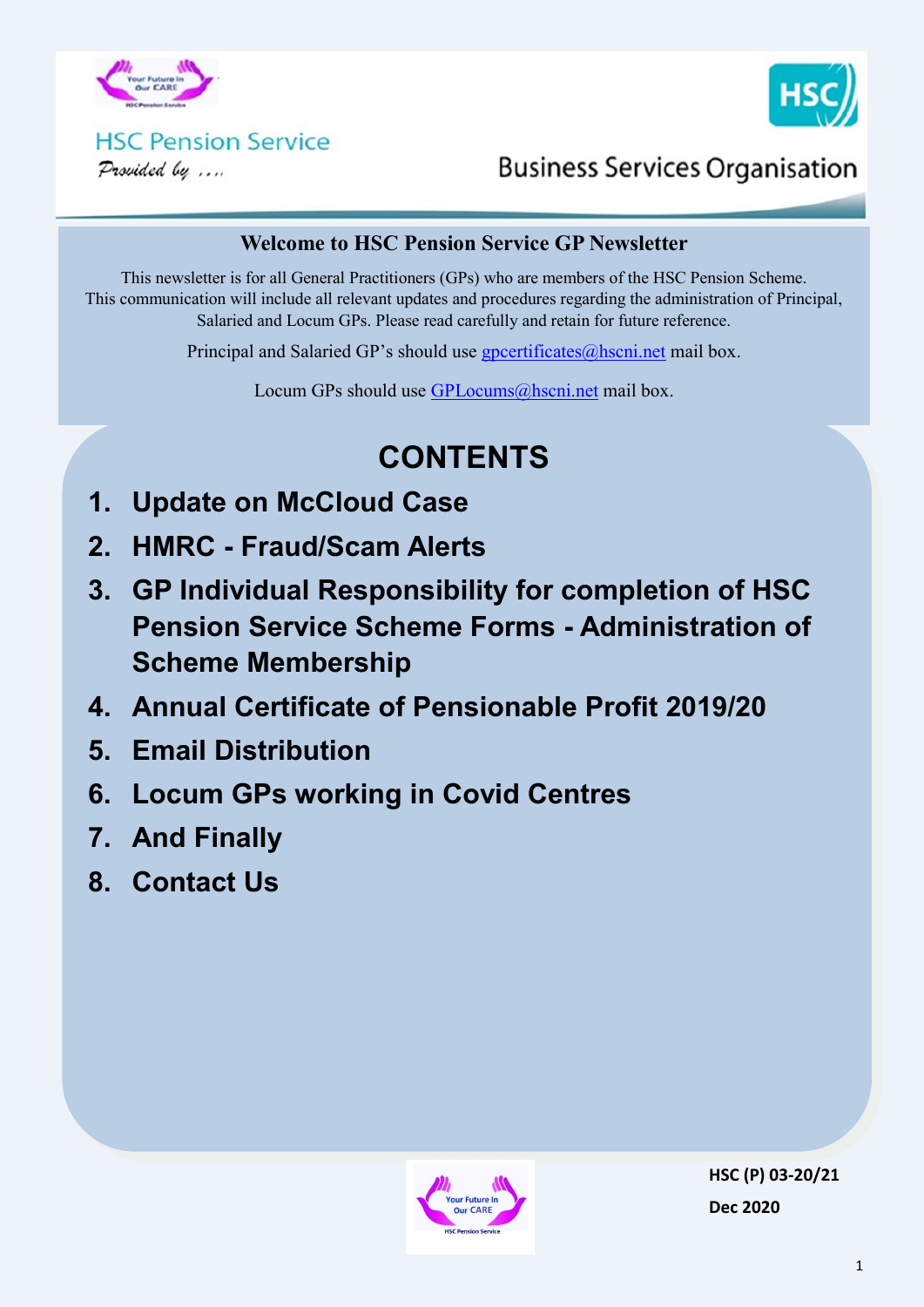## **1. Update on McCloud Case**

The Department of Finance's (DoF) Public Service Pension Schemes consultation closed on 18<sup>th</sup> November. The DoF will consider all responses and publish its response in due course. The consultation summary is available [here.](http://www.hscpensions.hscni.net/public-sector-pension-scheme-consultation-summary-2/)

### **2. HMRC - Fraud/Scam Alerts**

Colleagues at HSC Counter Fraud Services have recently advised us of a HMRC Tax Rebate phishing email.

Visit Examples of HMRC related phishing emails, suspicious phone calls and texts [here.](https://www.gov.uk/government/publications/phishing-and-bogus-emails-hm-revenue-and-customs-examples)

### **3. GP Individual Responsibility for completion of HSC Pension Service Scheme Forms - Administration of Scheme Membership**

This was covered in the last newsletter but remains relevant and a reminder to GPs of their individual responsibility.

#### **Joining the Scheme**

In order for a GP pension record to accurately record all of the pensionable employments, GPs are reminded to complete form SS14 **for each** new practitioner employment. This is also essential for practitioner employments now being administered through shared services payroll in order that we can differentiate between officer and practitioner employments.

#### **Opting in and Out of HSC Pension Scheme membership**

GP's can opt out of their practitioner employment but remain pensionable in their officer employment or vice versa. However if they choose to opt out of their practitioner employment they **must opt of all** their practitioner posts. If a GP chooses to opt out of the scheme they must notify all of their employing authorities not just HSC Pension Service and complete an SD502 form for each employment.

If a GP chooses to re-join the scheme it is very important that each time they re-join they complete an SS14 for their GP employment and again they must also notify all of their employing authorities not just HSC Pension Service.

#### **Payment on Account (POA)**

The Payment on Account form is an estimate of pensionable pay for GPs, submitted at the beginning of each year. Please submit a realistic average figure at the beginning of the year to avoid multiple submissions of POA in year. There is no need to submit a revised POA where a pensionable pay figure has a slight variation from the original submission. This will help us to manage the time spent on POA administration. HSCB assess funding based on the values entered on the POA submission. **A revised POA does not in itself update a GP's status in the scheme, form SS14 or SD502 is required to accurately reflect the status of scheme membership at any given point in time.**

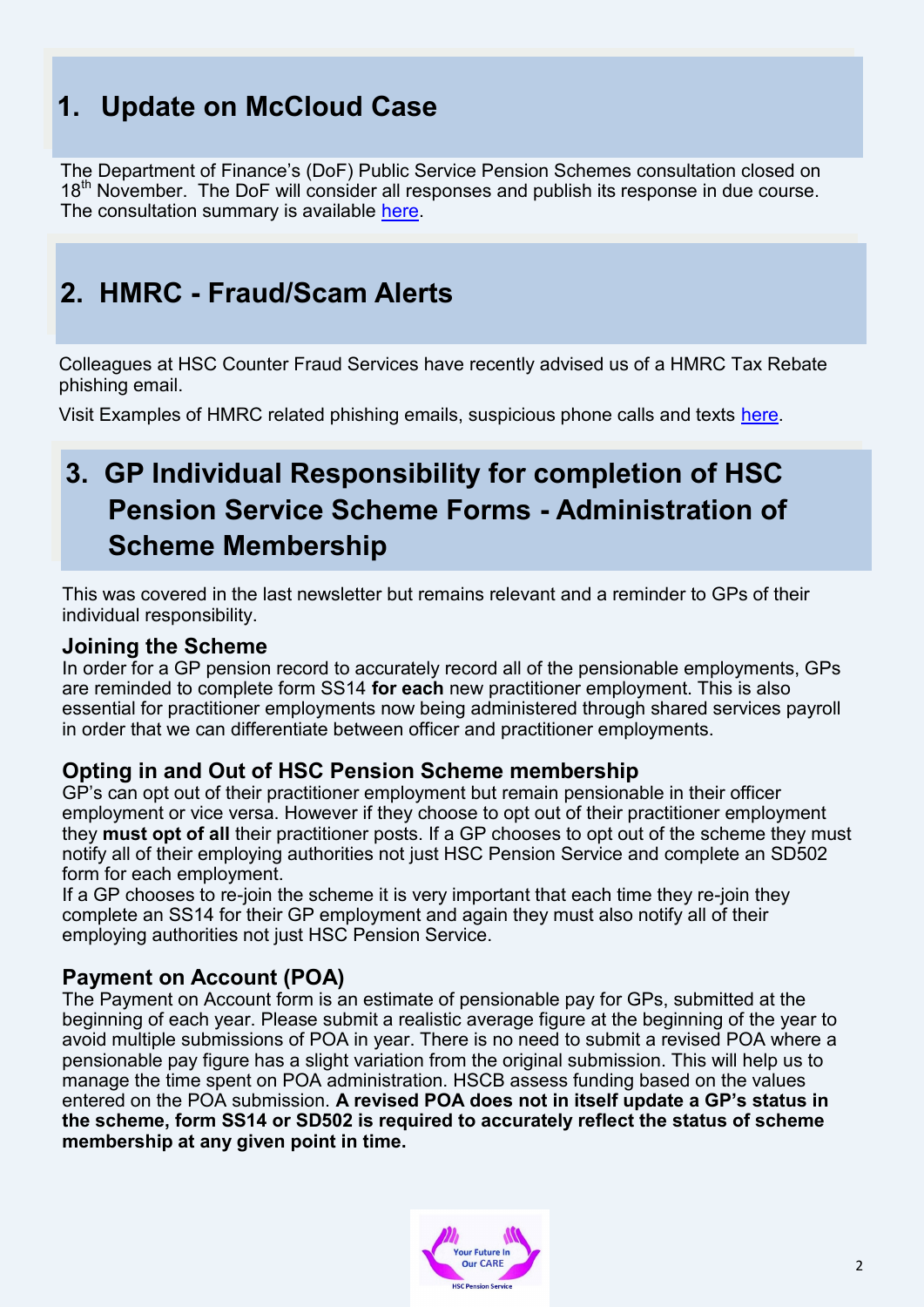### **4. Annual Certificate of Pensionable Profit 2019/20**

The annual certificate of Pensionable Profit was forwarded to all registered accountants on 10.11.2020. The certificate is due to be returned to HSC Pension Service by 28.02.2021. All returns should be sent to [gpcertificates@hscni.net](mailto:gpcertificates@hscni.net) Only certificates received by the due date will be included to calculate the NI average for seniority purposes. When housekeeping and reconciliations have been completed we will be processing Annual Allowance and Annual Benefit Statements in date received order.

### **5. Email Distribution**

Practice Managers will be emailed information regarding adjustments following completion of the Annual Statements of Pensionable Profit and to advise when Annual Allowance data and Annual Benefit Statements are available to view on Member Self Service (MSS). We generally use the Practice Manager email address from the Global address list – this ensures that if a Practice Manager is off on leave or on an unforeseen absence that the email is still being sent to the Practice Manager account. If your Practice Manager is using a personal email address with an extension at your practice such as [firstname.lastname.Z00000@gp.hscni.net](mailto:firstname.lastname.Z00000@gp.hscni.net) we would request that you ask them to ensure that they are also checking the generic Practice Manager email account such as [PracticeManager.Z00000@gp.hscni.net](mailto:PracticeManager.Z00000@gp.hscni.net) This reduces queries regarding your remittance advice especially following adjustments in any month. We currently manage 3 generic email accounts to assist us with the work for GPs, this in addition to our own personal email accounts. The generic boxes enable us to receipt submissions and helps us to manage work flows and ensures that no emails for routine pension issues are being unanswered when team members are out of office for temporary or prolonged periods.

### **6. Locum GPs working in Covid Centres**

Locum GPs will be aware that the Locum A forms need to be completed by the Practice where the work has been completed and entered on the Locum B form.

Locum GPs who work in Covid-19 centres where the work *has been arranged on behalf of HSCB by GP Federations* should submit their Locum A form to the Federation Support Unit (FSU) Manager that arranged the work. The forms will be reviewed, and authorised for HSCB approval by the Chair of the FSU. The HSCB will forward all approved Locum A forms directly to HSC Pension Service. Please continue to send your Locum B forms for Covid-19 centre work to [gplocums@hscni.net](mailto:gplocums@hscni.net) so that we can deduct contributions for your work when the corresponding Locum A form has been received.

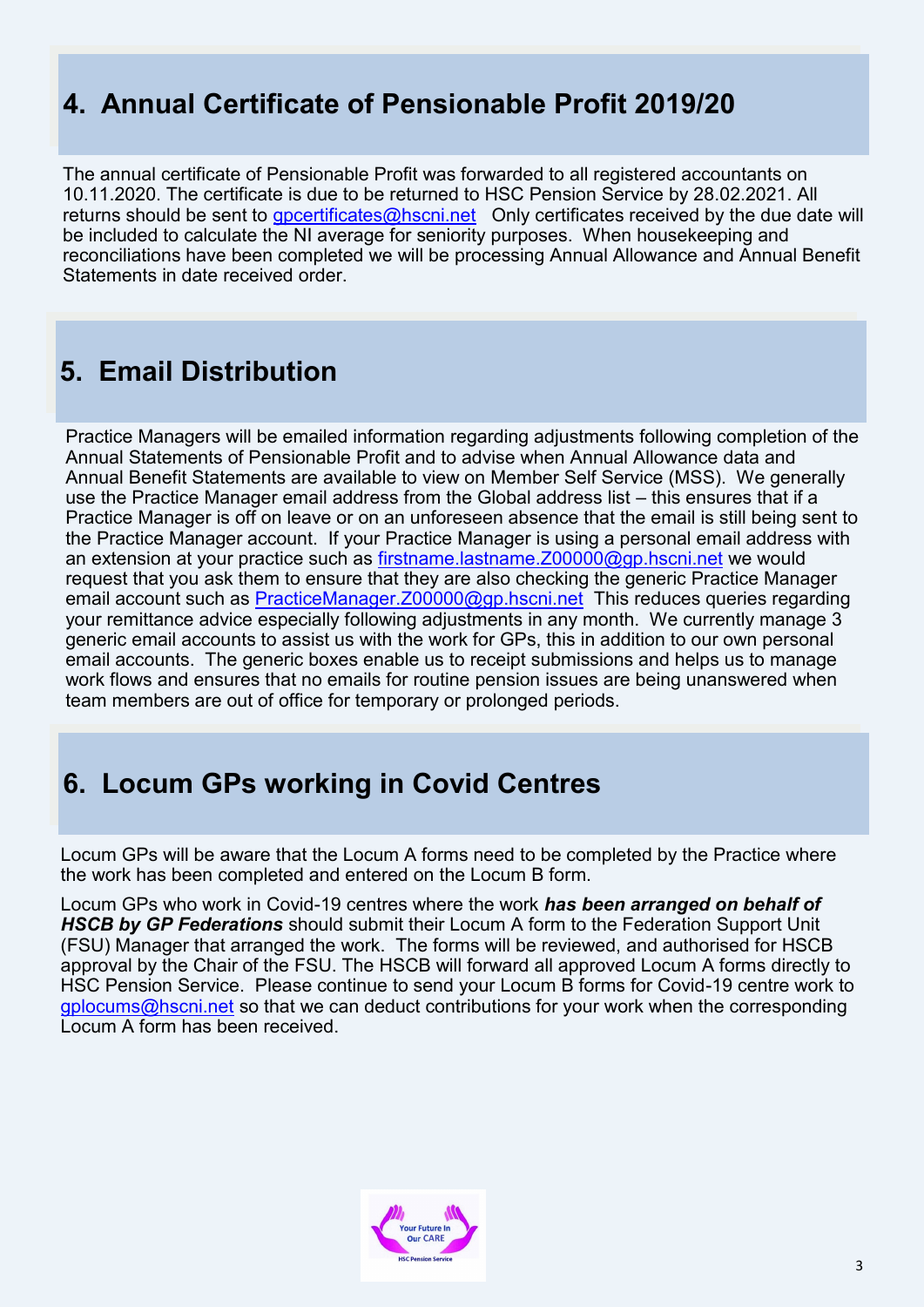# **7. And Finally**

As we near the end of 2020, in what has been a challenging year for all of us, the Practitioner Team would like to take this opportunity to convey our appreciation for your ongoing support and co-operation. We wish you all a safe and happy Christmas period and we look forward to working with you again in 2021.